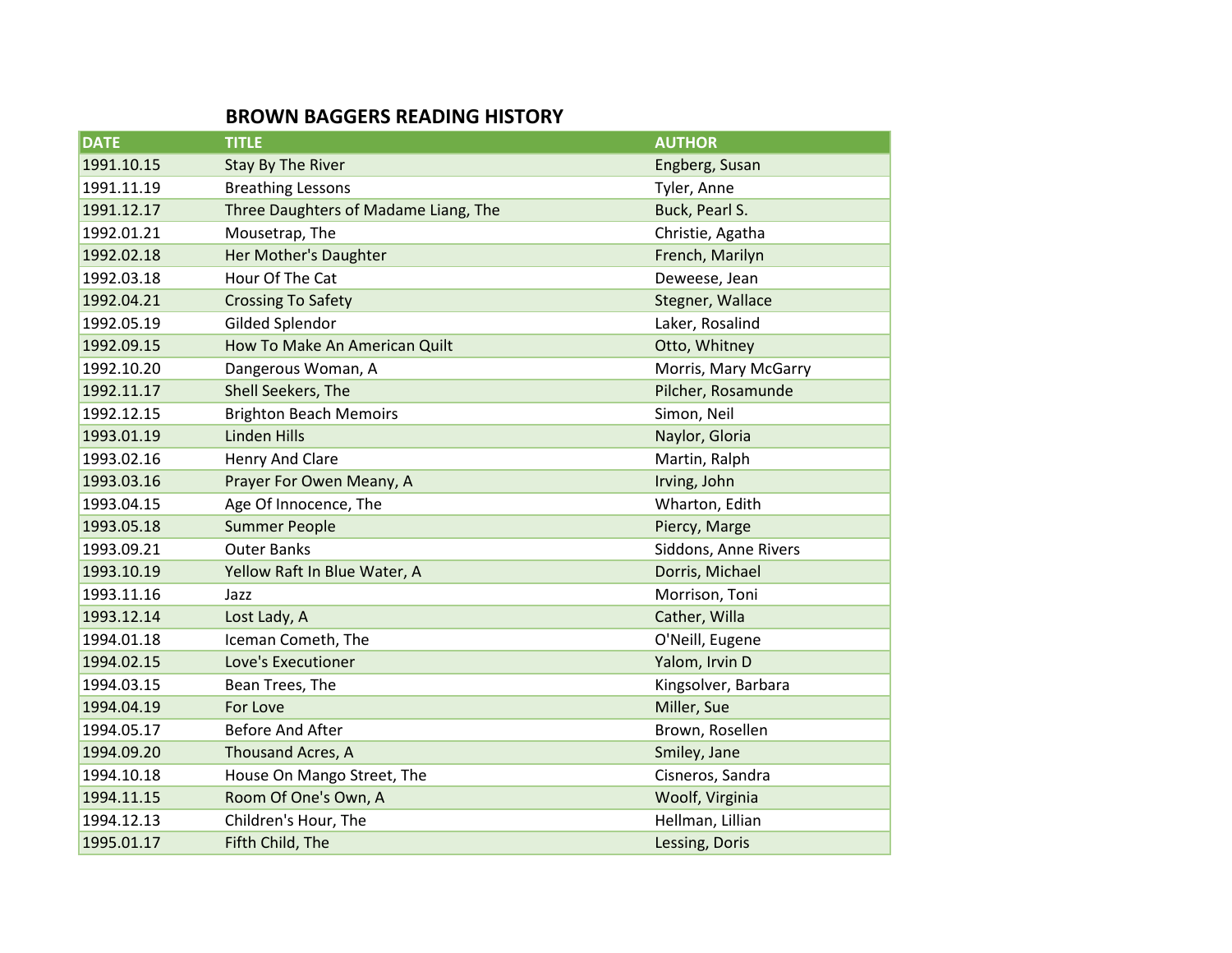|            |                                                          | Delany, Sarah and A. Elizabeth |
|------------|----------------------------------------------------------|--------------------------------|
| 1995.02.21 | Having Our Say: The Delaney Sisters' First 100 Years     | Delaney                        |
| 1995.03.21 | Emigrants, The                                           | Moberg, Vilhelm                |
| 1995.04.18 | All The Pretty Horses                                    | McCarthy, Comac                |
| 1995.06.16 | <b>Jane And Prudence</b>                                 | Pym, Barbara                   |
| 1995.09.19 | Legacy, The                                              | Shute, Neville                 |
| 1995.10.17 | In The Lake Of The Woods                                 | O'Brien, Tim                   |
| 1995.11.21 | Echoes                                                   | Binchy, Maeve                  |
| 1995.12.12 | <b>Ellen Foster</b>                                      | Gibbons, Kaye                  |
| 1996.01.16 | Rosencranz And Gildenstern Are Dead                      | Stoppard, Tom                  |
| 1996.02.20 | House Of the Spirits, The                                | Allende, Isabel                |
| 1996.03.19 | Madame Bovary                                            | Flaubert, Gustave              |
| 1996.04.16 | Coffee Will Make You Black                               | Sinclair, April                |
| 1996.05.21 | Shipping News, The                                       | Proulx, Annie                  |
| 1996.09.17 | Sweet Hereafter, The                                     | Banks, Russell                 |
| 1996.10.15 | <b>Bastard Out Of Carolina</b>                           | Allison, Dorothy               |
| 1996.11.19 | <b>Snow Falling On Cedars</b>                            | Guterson, David                |
| 1996.12.17 | At Weddings And Wakes                                    | McDermott, Alice               |
|            | Price of Honor: Muslim Women Lift the Veil of Silence on |                                |
| 1997.01.21 | the Islamic World                                        | Goodwin, Jan                   |
| 1997.02.18 | Sound And The Fury, The                                  | Faulkner, William              |
| 1997.03.18 | Damage                                                   | Hart, Josephine                |
| 1997.04.15 | Montana 1948                                             | Watson, Larry                  |
| 1997.05.20 | None To Accompany Me                                     | Gordimer, Nadine               |
| 1997.09.16 | Persian Pickle Club, The                                 | Dallas, Sandra                 |
| 1997.10.21 | Grass Dancer, The                                        | Power, Susan                   |
| 1997.11.18 | Scarlet Letter, The                                      | Hawthorne, Nathaniel           |
| 1997.12.16 | 84 Charing Cross Road                                    | Hanff, Helen                   |
| 1998.01.20 | Liars Club: A Memoir                                     | Karr, Mary                     |
|            |                                                          |                                |
| 1998.02.17 | Winterdance: The Fine Madness of Running the Iditarod    | Paulsen, Gary                  |
| 1998.03.17 | Sister                                                   | Ansay, A. Manette              |
| 1998.04.21 | Fifth Son, The                                           | Wiesel, Elie                   |
| 1998.05 19 | Box Garden, The                                          | Shields, Carol                 |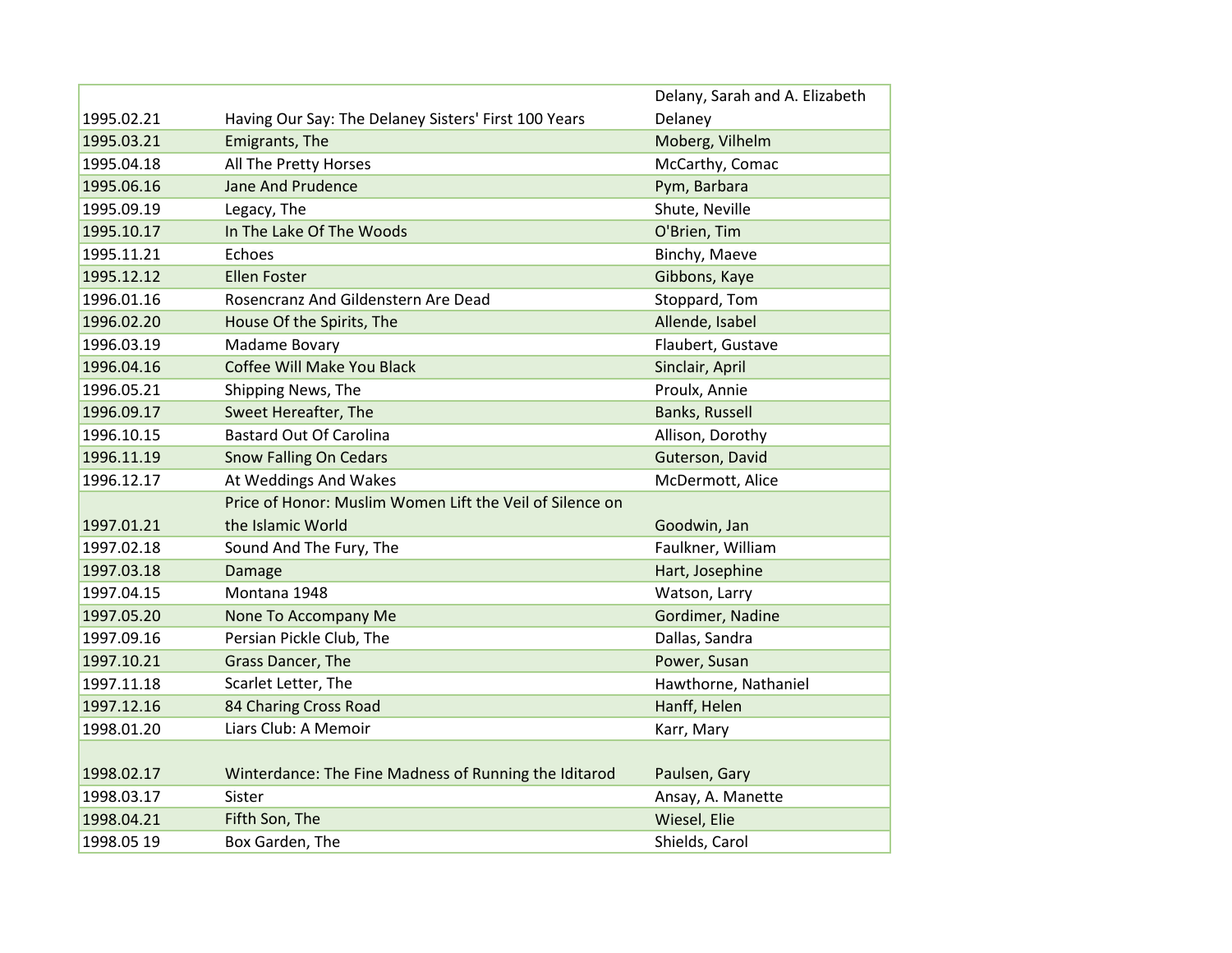| 1998.09.15 | Paddy Clarke, Ha-Ha-Ha                                    | Doyle, Roddy          |
|------------|-----------------------------------------------------------|-----------------------|
| 1998.10.20 | Midwives                                                  | Bohjalian, Chris      |
|            |                                                           |                       |
|            |                                                           |                       |
| 1998.11.17 | Diving Bell And The Butterfly: A Memoir of Life in Death  | Bauby, Jean-Dominique |
| 1998.12.15 | Rose Tattoo, The                                          | Williams, Tennesee    |
| 1999.01.19 | Heart Is A Lonely Hunter, The                             | McCullers, Carson     |
| 1999.02.16 | Foxfire                                                   | Oates, Joyce Carol    |
| 1999.03.16 | <b>Cold Mountain</b>                                      | Frazier, Charles      |
| 1999.04.20 | Housekeeping                                              | Robinson, Marilynne   |
|            | Falling Leaves: The True Story of an Unwanted Chinese     |                       |
| 1999.05.18 | Daughter                                                  | Mah, Adeline Yen      |
| 1999.09.21 | Sun Also Rises, The                                       | Hemingway, Ernest     |
| 1999.10.19 | Deep Green Sea, The                                       | Butler, Robert Olen   |
| 1999.11.16 | Divine Secrets Of The Ya-Ya Sisterhood, The               | Wells, Rebecca        |
| 1999.12.21 | Road From Coorain, The                                    | Conway, Jill K        |
| 2000.01.18 | Welcome To The World Baby Girl!                           | Flagg, Fannie         |
| 2000.02.15 | Romance Reader, The                                       | Abraham, Pearl        |
| 2000.03.21 | Amy And Isabelle                                          | Strout, Elizabeth     |
|            |                                                           |                       |
| 2000.04.18 | Color Of Water: A Black Man's Tribute to His White Mother | McBride, James        |
| 2000.05.16 | Delta Wedding                                             | Welty, Eudora         |
| 2000.09.19 | Girl, Interrupted                                         | Kaysen, Susanna       |
| 2000.10.17 | Farm Under A Lake And/Or Idle Curiosity, A                | Bergland, Martha      |
| 2000.11.21 | Weight Of Water, The                                      | Shreve, Anita         |
| 2000.12.12 | Law Of Similars, The                                      | Bohjalian, Chris      |
| 2001.01.16 | Winter Of Our Discontent, The                             | Steinbeck, John       |
| 2001.02.20 | <b>East Of The Mountains</b>                              | Guterson, David       |
| 2001.03.20 | <b>Ten Thousand Sorrows</b>                               | Kim, Elizabeth        |
| 2001.04.17 | Their Eyes Were Watching God                              | Hurston, Zora Neale   |
| 2001.05.15 | <b>Other People's Children</b>                            | Trollope, Joanna      |
| 2001.06.19 | Plainsong                                                 | Haruf, Kent           |
| 2001.07.17 | <b>Saving Graces</b>                                      | Gaffney, Patricia     |
| 2001.08.21 | Inn At Lake Devine, The                                   | Lipman, Elinor        |
| 2001.09.18 | <b>Open House</b>                                         | Berg, Elizabeth       |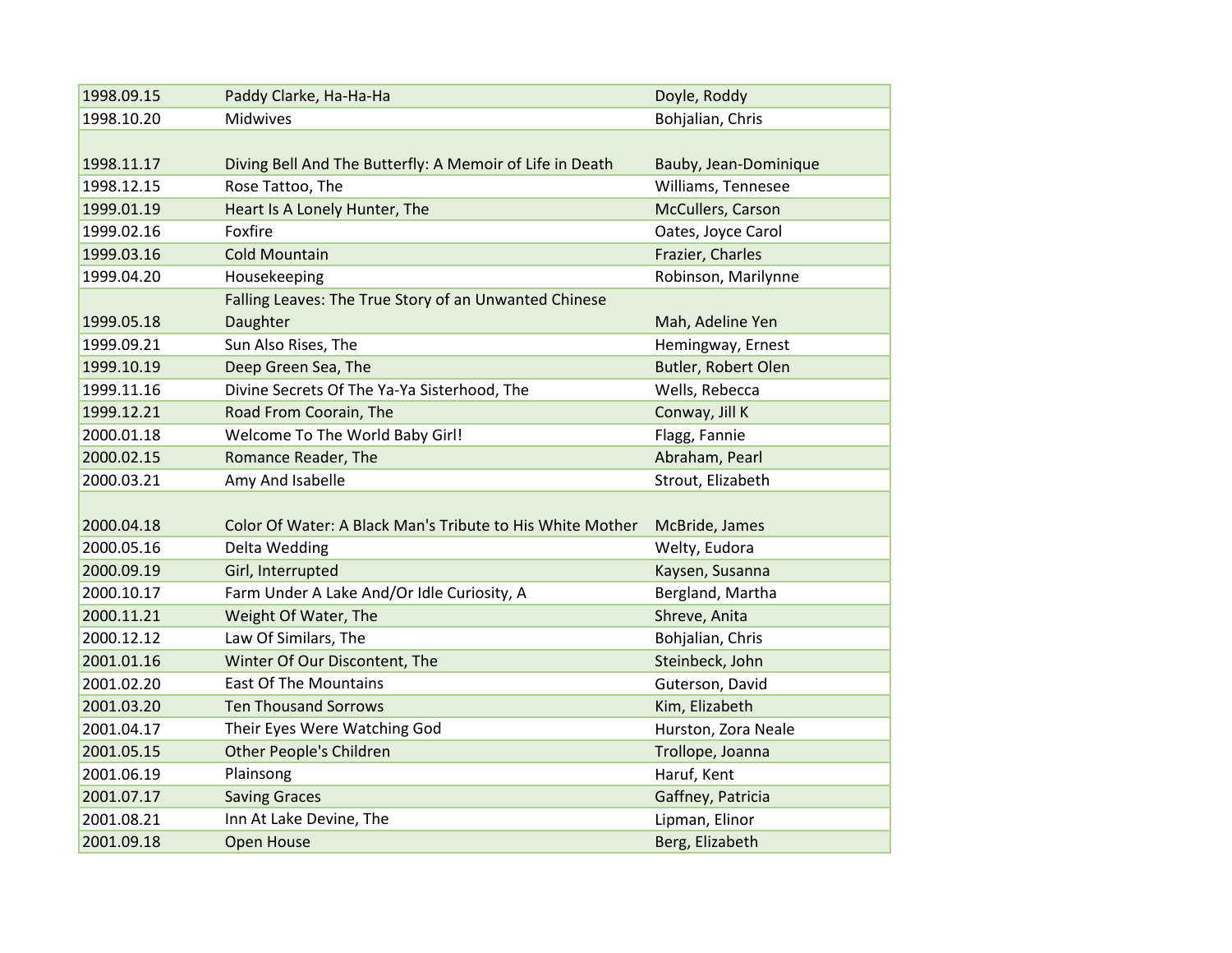| 2001.10.16 | Rescue, The                                     | Sparks, Nicholas      |
|------------|-------------------------------------------------|-----------------------|
| 2001.11.13 | <b>Hotel Du Lac</b>                             | Brookner, Anita       |
| 2001.12.11 | Benjamin's Gift                                 | Golding, Michael      |
| 2002.01.15 | Southern Exposure                               | Adams, Alice          |
| 2002.02.19 | Year In Provence, A                             | Mayle, Peter          |
| 2002.03.19 | Finishing School, The                           | Godwin, Gail          |
| 2002.04.16 | <b>Mansfield Park</b>                           | Austen, Jane          |
| 2002.05.21 | Ladies Of Covington Send Their Love, The        | Medlicott, Joan       |
| 2002.06.18 | <b>Bee Season</b>                               | Goldberg, Myla        |
| 2002.07.16 | <b>Drowning Ruth</b>                            | Schwarz, Christina    |
| 2002.08.20 | Quilter's Apprentice, The                       | Chiaverini, Jennifer  |
| 2002.09.17 | <b>Girl In Hyacinth Blue</b>                    | Vreeland, Susan       |
| 2002.10.15 | Summons To Memphis, A                           | Taylor, Peter         |
| 2002.11.19 | All Quiet On The Western Front                  | Remarque, Erich Maria |
| 2002.12.17 | Chocolat                                        | Harris, Joanne        |
| 2003.01.21 | Bluest Eye, The                                 | Morrison, Toni        |
| 2003.02.18 | Endless Steppe, The                             | Haupt, Ester          |
| 2003.03.18 | Dead Man Walking                                | Prejean, Sister Helen |
| 2003.04.15 | Peace Like A River                              | Enger, Leif           |
| 2003.05.20 | Seabiscuit: An American Legend                  | Hillenbrand, Laura    |
| 2003.06.17 | Lucky Man: A Memoir                             | Fox, Michael J.       |
| 2003.07.15 | <b>Bad Girl Creek</b>                           | Mapson, Jo-Ann        |
| 2003.08.19 | Ava's Man                                       | Bragg, Rich           |
| 2003.09.16 | Bonesetter's Daughter, The                      | Tan, Amy              |
| 2003.10.21 | Once Upon A Town                                | Greene, Bob           |
| 2003.11.18 | Lesson Before Dying, A                          | Gaines, Ernest J.     |
| 2003.12.16 | <b>Falling Angels</b>                           | Chevalier, Tracy      |
| 2004.01.20 | <b>Ice Bound</b>                                | Nielsen, Dr. Jerri    |
| 2004.02.17 | Passions Of Artemisia                           | Vreeland, Susan       |
| 2004.03.16 | <b>Main Street</b>                              | Lewis, Sinclair       |
| 2004.04.20 | Red Tent, The                                   | Diamant, Anita        |
| 2004.05.18 | <b>Gardens Of Covington</b>                     | Medilcott, Joan A.    |
|            | Walk In The Woods: Rediscovering America on the |                       |
| 2004.06.15 | Appalachian Trail                               | Bryson, Bill          |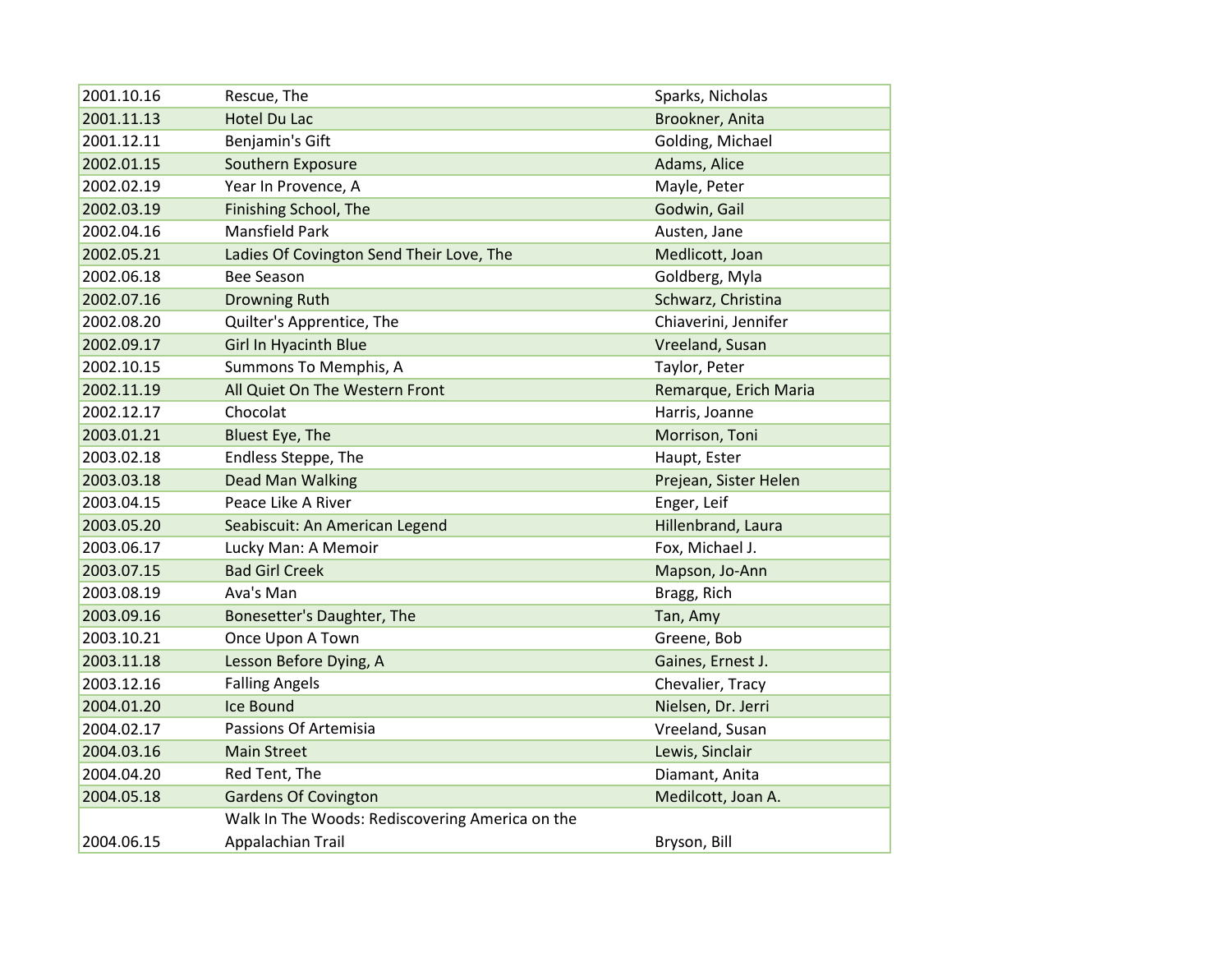| 2004.07.20 | Dive From Clausen's Pier, The                              | Packer, Anne            |
|------------|------------------------------------------------------------|-------------------------|
| 2004.08.17 | <b>Bel Canto</b>                                           | Patchett, Ann           |
| 2004.09.21 | Secret Life Of Bees, The                                   | Kidd, Sue Monk          |
| 2004.10.19 | Lovely Bones, The                                          | Sebold, Alice           |
| 2004.11.16 | <b>Rabbit Run</b>                                          | Updike, John            |
| 2004.12.14 | Home To Harmony                                            | Gulley, Philip          |
|            |                                                            |                         |
| 2005.01.18 | Tipping Point: How Little Things Can Make a Big Difference | Gladwell, Malcolm       |
| 2005.02.15 | Awakening, The                                             | Chopin, Kate            |
| 2005.03.15 | <b>Nickel And Dimed</b>                                    | Ehrenreich, Barbara     |
| 2005.04.19 | Now Is The Time To Open Your Heart                         | Walker, Alice           |
| 2005.05.17 | Five People You Meet In Heaven                             | Albom, Mitch            |
| 2005.06.21 | Devil In The White City                                    | Larson, Erik            |
| 2005.07.19 | <b>Big Stone Gap</b>                                       | Trigiani, Adriana       |
| 2005.08.16 | House Of Sand And Fog                                      | Dubus, Andre            |
| 2005.09.20 | Full Cupboard Of Life, The                                 | Smith, Alexander McCall |
| 2005.10.18 | Life Of Pi                                                 | Martel, Yann            |
| 2005.11.15 | Leap of Faith: Memoirs Of An Unexpected Life               | Noor, Queen             |
| 2005.12.13 | Gift From The Sea                                          | Lindbergh, Anne Morrow  |
| 2006.01.17 | Atonement                                                  | McEwan, lan             |
| 2006.02.21 | Our Lady Of The Forest                                     | Guterson, David         |
| 2006.03.21 | African Queen, The                                         | Forester, C. S.         |
| 2006.04.18 | Kite Runner, The                                           | Hosseini, Khaled        |
| 2006.05.16 | Dinner At The Homesick Restaurant                          | Tyler, Anne             |
| 2006.06.20 | Lost In The Forest                                         | Miller, Sue             |
| 2006.07.18 | Angry Housewives Eating Bon Bons                           | Landvik, Lorna          |
| 2006.08.15 | My Sister's Keeper                                         | Picoult, Jodi           |
| 2006.09.19 | <b>Under The Banner Of Heaven</b>                          | Krakauer, Jon           |
| 2006.10.17 | Never Let Me Go                                            | Ishiguro, Kazuo         |
| 2006.11.14 | <b>Balzac And The Little Chinese Seamstress</b>            | Sijie, Dai              |
| 2006.12.12 | We Are All Welcome Here                                    | Berg, Elizabeth         |
| 2007.01.16 | Good Earth, The                                            | Buck, Pearl S.          |
| 2007.02.20 | <b>Fast Food Nation</b>                                    | Schlosser, Eric         |
| 2007.03.20 | March, The                                                 | Doctorow, E. L          |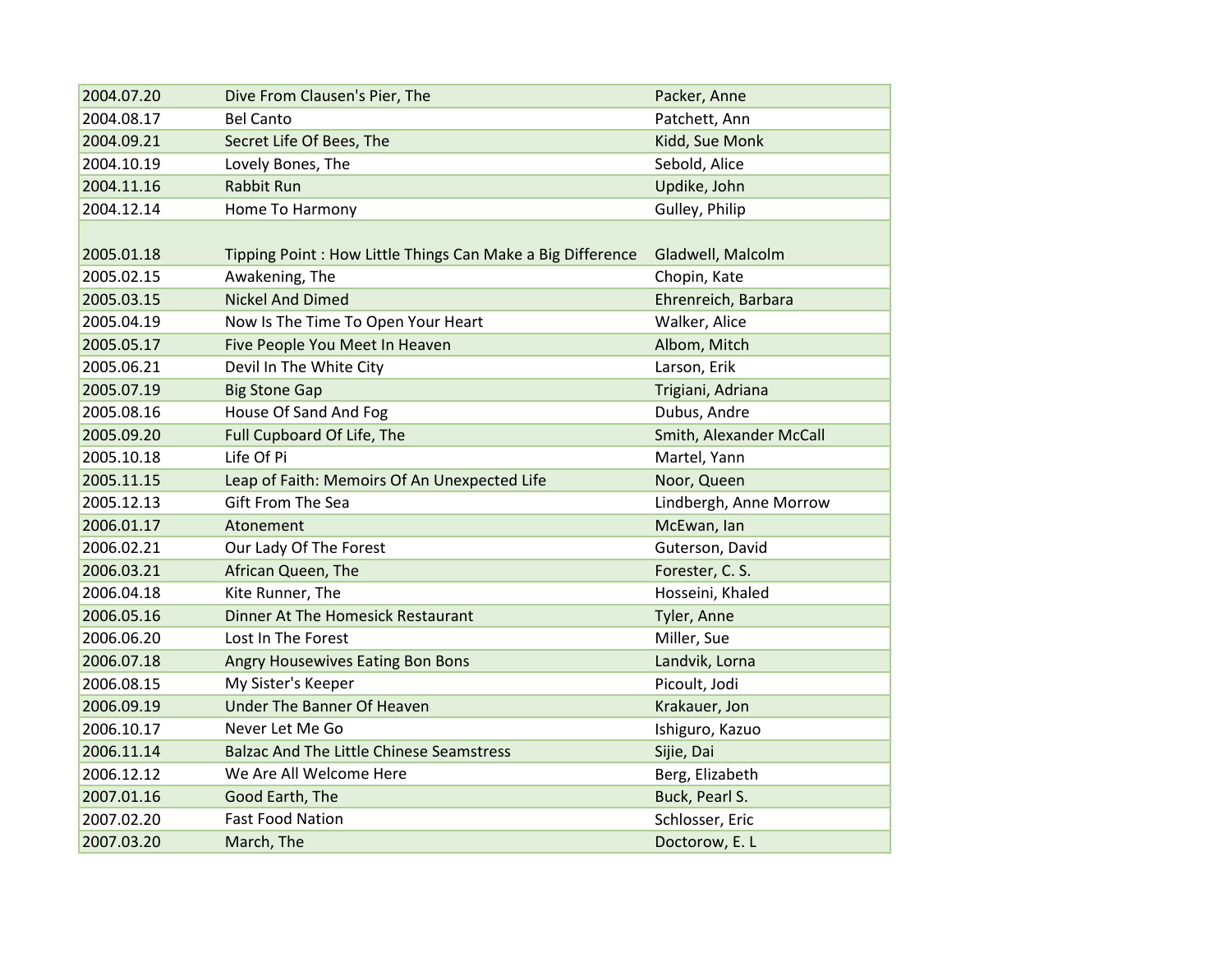| 2007.04.17 | <b>Liberating Paris</b>                                                     | Bloodworth-Thomason, Linda |
|------------|-----------------------------------------------------------------------------|----------------------------|
| 2007.05.15 | <b>Empire Falls</b>                                                         | Russo, Richard             |
| 2007.06.19 | Wedding, The                                                                | Sparks, Nicholas           |
| 2007.07.17 | Pear                                                                        | Gordon, Mary               |
| 2007.08.21 | Curious Incident Of The Dog In The Night-Time                               | Haddon, Mark               |
| 2007.09.18 | <b>Artemis Fowl</b>                                                         | Colfer, Eoin               |
| 2007.10.16 | <b>Greatest Generation, The</b>                                             | Brokow, Tom                |
| 2007.11.13 | I Know Why The Caged Bird Sings                                             | Angelou, Maya              |
| 2007.12.18 | <b>Cane River</b>                                                           | Tademy, Lalita             |
|            | Shadow Divers: The True Adventure of Two Americans Who                      |                            |
|            | Risked Everything to Solve One of the Last Mysteries of                     |                            |
| 2008.01.15 | World War                                                                   | Kurson, Robert             |
| 2008.02.19 | <b>Mountains Beyond Mountains</b>                                           | Kidder, Tracy              |
| 2008.03.18 | Waiting                                                                     | Jin, Ha                    |
| 2008.04.15 | One Thousand White Women                                                    | Fergus, Jim                |
| 2008.05.20 | Hot Flash Club, The                                                         | Thayer, Nancy              |
| 2008.06.17 | Memory Keeper's Daughter, The                                               | Edwards, Kim               |
| 2008.07.15 | <b>Rise And Shine</b>                                                       | Quindlen, Anna             |
| 2008.08.19 | <b>Water For Elephants</b>                                                  | Gruen, Sara                |
| 2008.09.16 | When Madeline Was Young                                                     | Hamilton, Jane             |
| 2008.10.21 | Whitethorn Woods                                                            | Binchy, Maeve              |
| 2008.11.18 | The Alchemist                                                               | Coelho, Paulo              |
|            | Population: 485: Meeting Your Neighbors One Siren at a                      |                            |
| 2008.12.16 | Time                                                                        | Perry, Michael             |
| 2009.01.20 | The Photograph                                                              | Lively, Penelope           |
| 2009.02.17 | Light on Snow                                                               | Shreve, Anita              |
| 2009.03.17 | <b>Mystic River</b>                                                         | Lehane, Dennis             |
| 2009.04.21 | Glass Castle, The                                                           | Walls, Jeannette           |
| 2009.05.19 | <b>Thousand Splendid Suns, A</b>                                            | Hosseini, Khaled           |
| 2009.06.16 | Snow Flower And The Secret Fan                                              | See, Lisa                  |
| 2009.07.21 | <b>River Angel</b>                                                          | Ansay, A. Manette          |
|            |                                                                             |                            |
| 2009.08.18 | Wicked: The Life and Times of the Wicked Witch of the West Maguire, Gregory |                            |
| 2009.09.15 | Measure Of A Man, The                                                       | Poitier, Sidney            |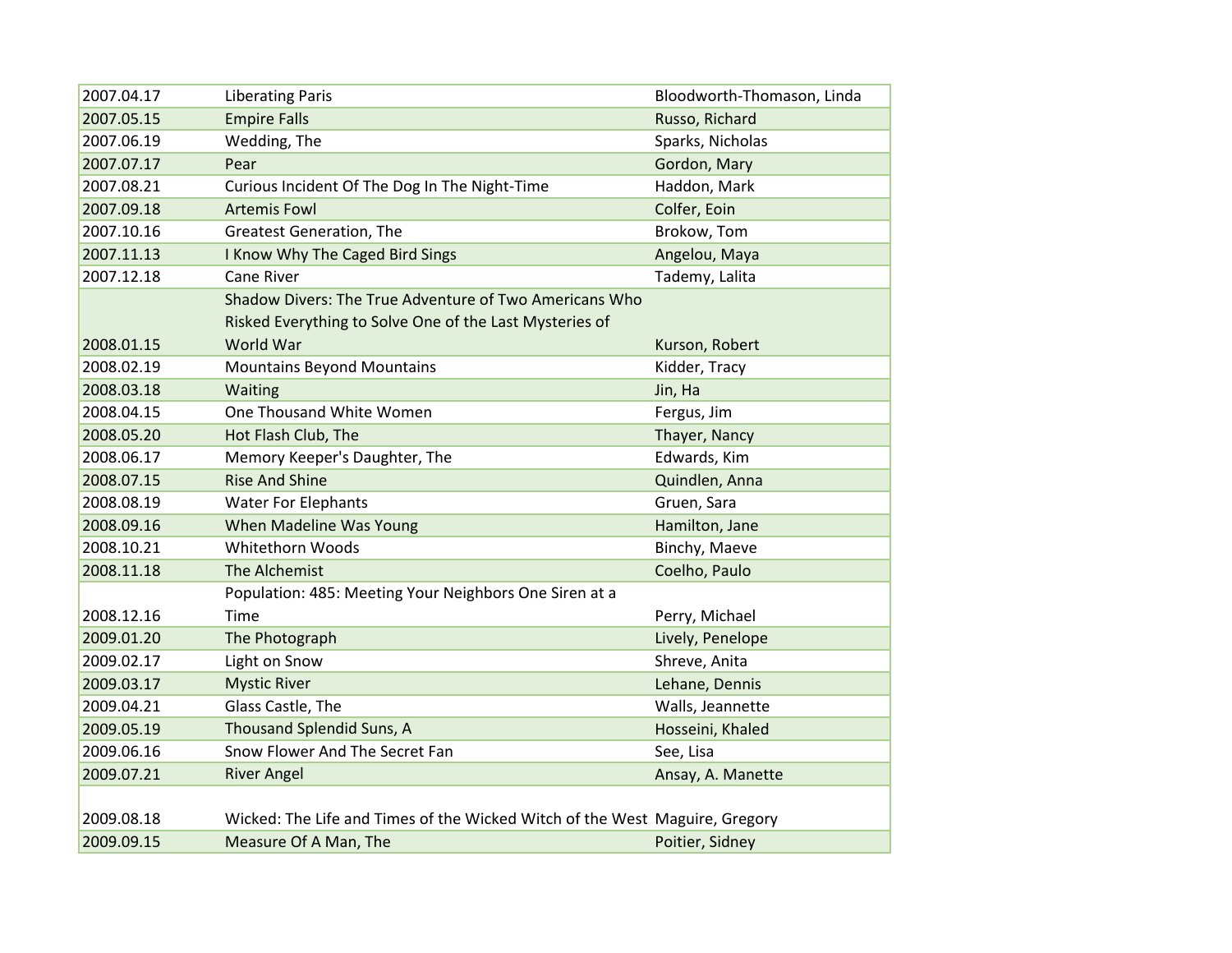| 2009.10.20 | Run                                                      | Patchett, Ann             |
|------------|----------------------------------------------------------|---------------------------|
| 2009.11.17 | Luncheon Of The Boating Party                            | Vreeland, Susan           |
| 2009.12.15 | Kabul Beauty School                                      | Rodriguez, Deborah        |
| 2010.01.19 | Tortilla Curtain, The                                    | Boyle, T. C.              |
| 2010.02.16 | Loving Frank                                             | Horan, Nancy              |
| 2010.03.16 | Turtle Warrior, The                                      | Ellis, Mary Relindes      |
| 2010.04.20 | Giants In The Earth                                      | Rolvaag, O.E.             |
|            | Three Cups of Tea: One Man's Mission to Promote Peace -- |                           |
| 2010.05.18 | One School at a Time                                     | Mortenson, Greg           |
| 2010.06.15 | Julie And Julia                                          | Powell, Julie             |
| 2010.07.20 | open read - discussed members' favorite books            |                           |
| 2010.08.17 | Road, The                                                | McCarthy, Cormac          |
| 2010.09.21 | Turk And My Mother, The                                  | Stefaniak, Mary Helen     |
| 2010.10.19 | My Life In France                                        | Child, Julia              |
| 2010.11.16 | <b>Guernsey Literary and Potato Peel Pie Society</b>     | Shaffer, M. & Barrows, A. |
| 2010.12.14 | Homer And Langley                                        | Doctorow, E. L.           |
| 2011.01.18 | Death Comes For The Archbishop                           | Cather, Willa             |
| 2011.02.15 | South Of Broad                                           | Conroy, Pat               |
| 2011.03.15 | Into Thin Air                                            | Krakauer, Jon             |
| 2011.04.19 | <b>Remarkable Creatures</b>                              | Chevalier, Tracy          |
| 2011.05.17 | Shanghai Girls                                           | See, Lisa                 |
| 2011.06.21 | <b>Nineteen Minutes</b>                                  | Picoult, Jodi             |
| 2011.07.19 | <b>Home Safe</b>                                         | Berg, Elizabeth           |
| 2011.08.16 | <b>Half Broke Horses</b>                                 | Walls, Jeannette          |
| 2011.08.16 | Reader, The                                              | Schlink, Bernhard         |
| 2011.09.20 | People of the Book                                       | Brooks, Geraldine         |
| 2011.10.18 | Long Way Gone, A                                         | Beah, Ishmael             |
| 2011.11.15 | Separate Country, A                                      | Hicks, Robert             |
| 2011.12.13 | Elegance Of The Hedgehog, The                            | Barbery, Muriel           |
| 2012.01.17 | At Home: A Short History Of Private Life                 | Bryson, Bill              |
| 2012.02.21 | <b>Still Alice</b>                                       | Genova, Lisa              |
| 2012.03.20 | Art Of Racing In The Rain, The                           | Stein, Garth              |
| 2012.04.17 | Whistling In The Dark                                    | Kagen, Lesley             |
| 2012.05.15 | <b>Cutting For Stone</b>                                 | Verghese, Abraham         |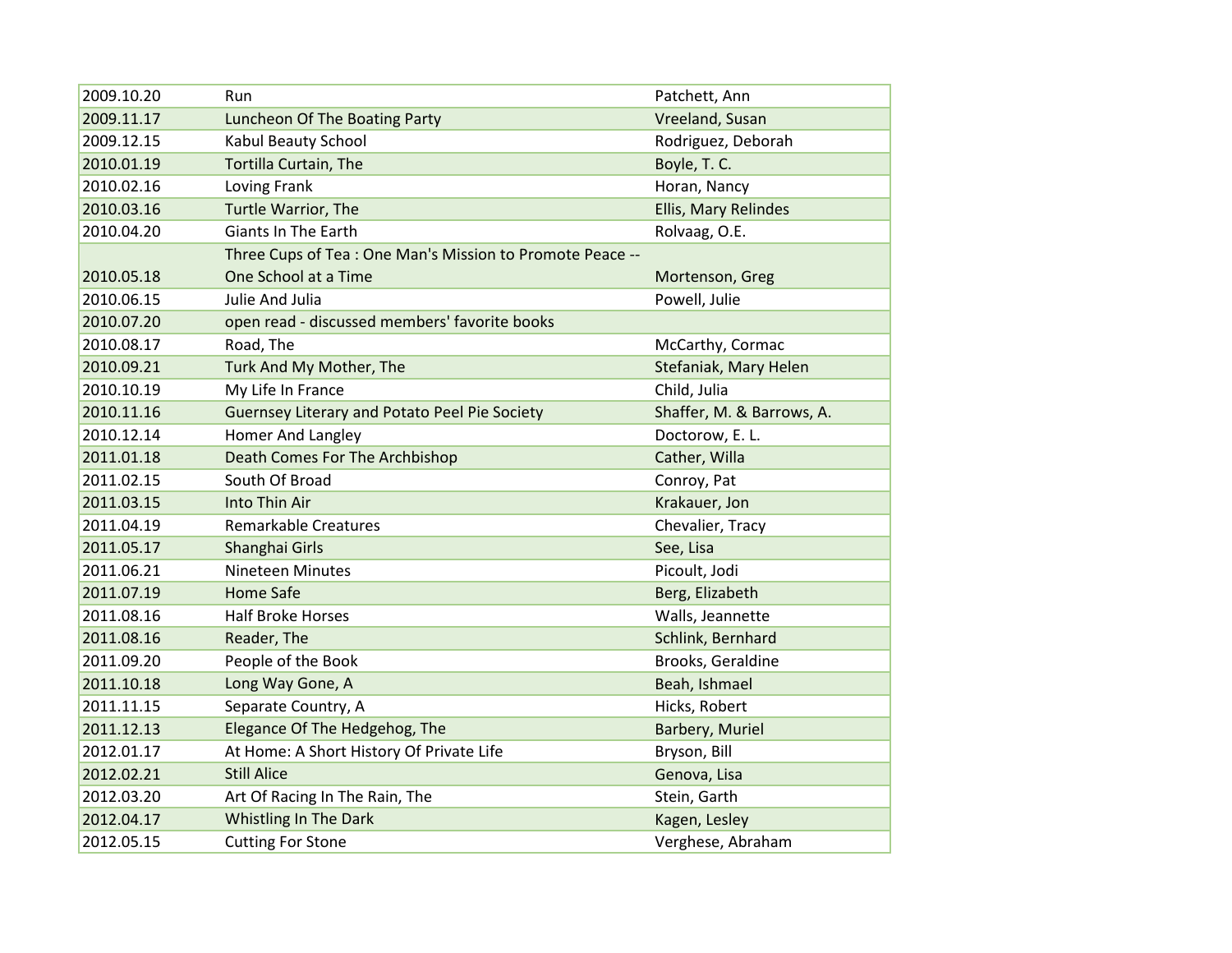| 2012.06.19 | Sarah's Key                                       | Rosnay, Tatiana de   |
|------------|---------------------------------------------------|----------------------|
| 2012.07.17 | Hotel On The Corner Of Bitter And Sweet           | Ford, Jamie          |
| 2012.08.21 | Room                                              | Donoghue, Emma       |
| 2012.09.18 | Defending Jacob                                   | Landay, William      |
| 2012.10.16 | A Fine Balance                                    | Mistry, Rohinton     |
| 2012.11.20 | Camel Bookmobile, The                             | Hamilton, Masha      |
| 2012.12.18 | Blink: The Power of Thinking Without Thinking     | Gladwell, Malcolm    |
| 2013.01.15 | Molokai                                           | Brennert, Alan       |
|            |                                                   |                      |
| 2013.02.19 | Founding Mothers: The Women Who Raised Our Nation | Roberts, Cokie       |
| 2013.03.19 | Rebecca                                           | DuMaurier, Daphne    |
| 2013.04.16 | Runaway Jury, The                                 | Grisham, John        |
| 2013.05.21 | The Immortal Life of Henrietta Lacks              | Skloot, Rebecca      |
| 2013.06.18 | <b>Keeping Faith</b>                              | Picoult, Jodi        |
| 2013.07.16 | <b>Tomorrow River</b>                             | Kagen, Lesley        |
| 2013.08.20 | Look Again                                        | Scottoline, Lisa     |
| 2013.09.17 | Clara and Mr. Tiffany                             | Vreeland, Susan      |
| 2013.10.22 | My Beloved World                                  | Sotomayor, Sonia     |
| 2013.11.19 | The Sweetness at the Bottom of the Pie            | Bradley, Allan       |
| 2013.12.10 | <b>Monday Mornings</b>                            | Gupta, Sanjay        |
| 2014.01.21 | Honolulu                                          | Brennert, Alan       |
| 2014.02.18 | End of Your Life Book Club, The                   | Schwalbe, Will       |
| 2014.03.18 | Forgotten Garden, The                             | Morton, Kate         |
| 2014.04.15 | Paris Wife, The                                   | McLain, Paula        |
| 2014.05.20 | Farewell to Arms, A                               | Hemingway, Ernest    |
| 2014.06.17 | Tree Grows in Brooklyn, A                         | Smith, Betty         |
| 2014.07.15 | Shoemaker's Wife, The                             | Trigiani, Adriana    |
| 2014.08.19 | Light Between Oceans, The                         | Stedman, M. L.       |
| 2014.09.16 | <b>House Rules</b>                                | Picoult, Jodi        |
| 2014.10.21 | Postmistress, The                                 | Blake, Sarah         |
| 2014.11.18 | Good Graces                                       | Kagen, Lesley        |
| 2014.12.16 | <b>Bad Monkey</b>                                 | Hiaasen, Carl        |
| 2015.01.20 | Mrs. Lincoln's Dressmaker                         | Chiaverini, Jennifer |
| 2015.02.17 | Language of Flowers, The                          | Diffenbaugh, Vanessa |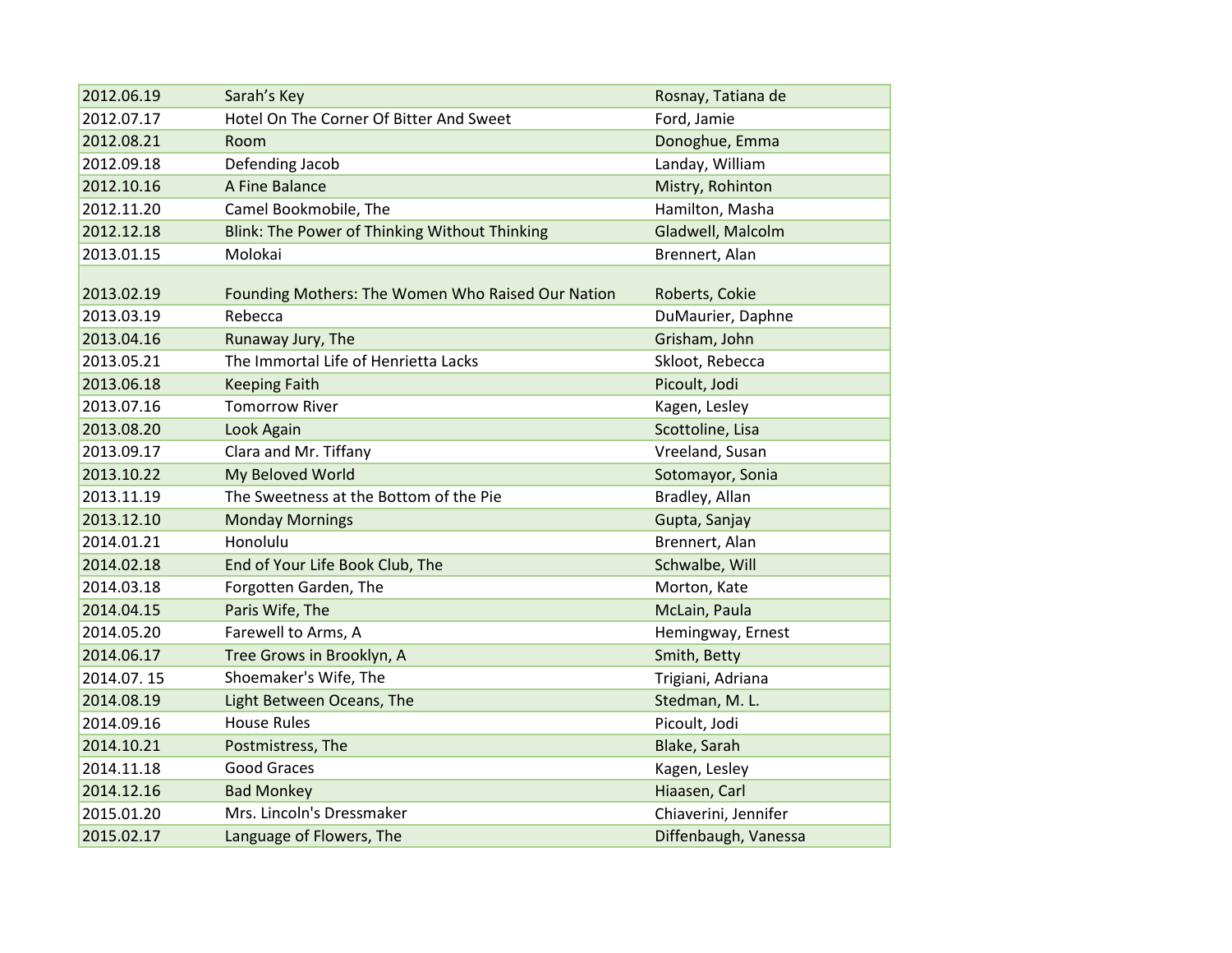| 2015.03.17               | <b>Flight Behavior</b>                                    | Kingsolver, Barbara           |
|--------------------------|-----------------------------------------------------------|-------------------------------|
| 2015.04.21               | Cleopatra: A Life                                         | Schiff, Stacy                 |
| 2015.05.19               | <b>Sycamore Row</b>                                       | Grisham, John                 |
| 2015.06.16               | Kitchen House, The                                        | Grissom, Kathleen             |
| 2015.07.21               | Major Pettigrew's Last Stand                              | Simonson, Helen               |
| 2015.08.18               | Grapes of Wrath, The                                      | Steinbeck, John               |
| 2015.09.15               | Rosie Project, The                                        | Simsion, Graeme C.            |
|                          | Unbroken: A World War II Story of Survival, Resilence and |                               |
| 2015.10.20               | Redemption                                                | Hillenbrand, Laura            |
| 2015.11.17               | And the Mountains Echoed                                  | Hosseini, Khaled              |
| 2015.12.15               | <b>Ordinary Grace</b>                                     | Krueger, William Kent         |
| 2016.01.19               | Husband's Secret, The                                     | Moriarty, Liane               |
| 2016.02.16               | Invention of Wings, The                                   | Kidd, Sue Monk                |
|                          | Empty Mansions: The Mysterious Life of Huguette Clark and | Dedman, Bill and Paul Clark   |
| 2016.03.15               | the Spending of a Great American Fortune                  | <b>Newell</b>                 |
| 2016.04.19               | Lowland, The                                              | Lahiri, Jhumpa                |
| 2016.05.17               | Orphan Train                                              | Kline, Christina Baker        |
| 2016.6.21                | All-Girl Filling Station's Last Reunion, The              | Flagg, Fannie                 |
|                          | Girls of Atomic City: The Untold Story of the Women Who   |                               |
| 2016.07.19               | Helped Win World War II                                   |                               |
| 2016.08.16               | Spool of Blue Thread, A                                   | Kiernan, Denise               |
| 2016.09.20               | Age Of Innocence                                          | Tyler, Anne<br>Wharton, Edith |
| 2016.10.18               | Not My Father's Son: A Memoir                             |                               |
|                          |                                                           | Cumming, Alan                 |
| 2016.11.15               | Boston Girl, The                                          | Diamant, Anita                |
| 2016.12.13<br>2017.01.17 | Storied Life of A. J. Fikry, The                          | Zevin, Gabrielle              |
|                          | Circling the Sun                                          | McLain, Paula                 |
| 2017.02.21               | Children's Crusade, The                                   | Packer, Ann                   |
| 2017.03.21               | Howard's End                                              | Forster, E. M.                |
| 2017.04.18               | <b>Cold Sassy Tree</b>                                    | Burns, Olive Ann              |
| 2017.05.16               | Most Dangerous Thing, The                                 | Lippman, Laura                |
| 2017.06.20               | Mrs. Grant and Madame Jule                                | Chiaverini, Jennifer          |
| 2017.07.18               | Little Paris Bookshop, The                                | George, Nina                  |
| 2017.08.15               | Kitchens of the Great Midwest                             | Stradal, J. Ryan              |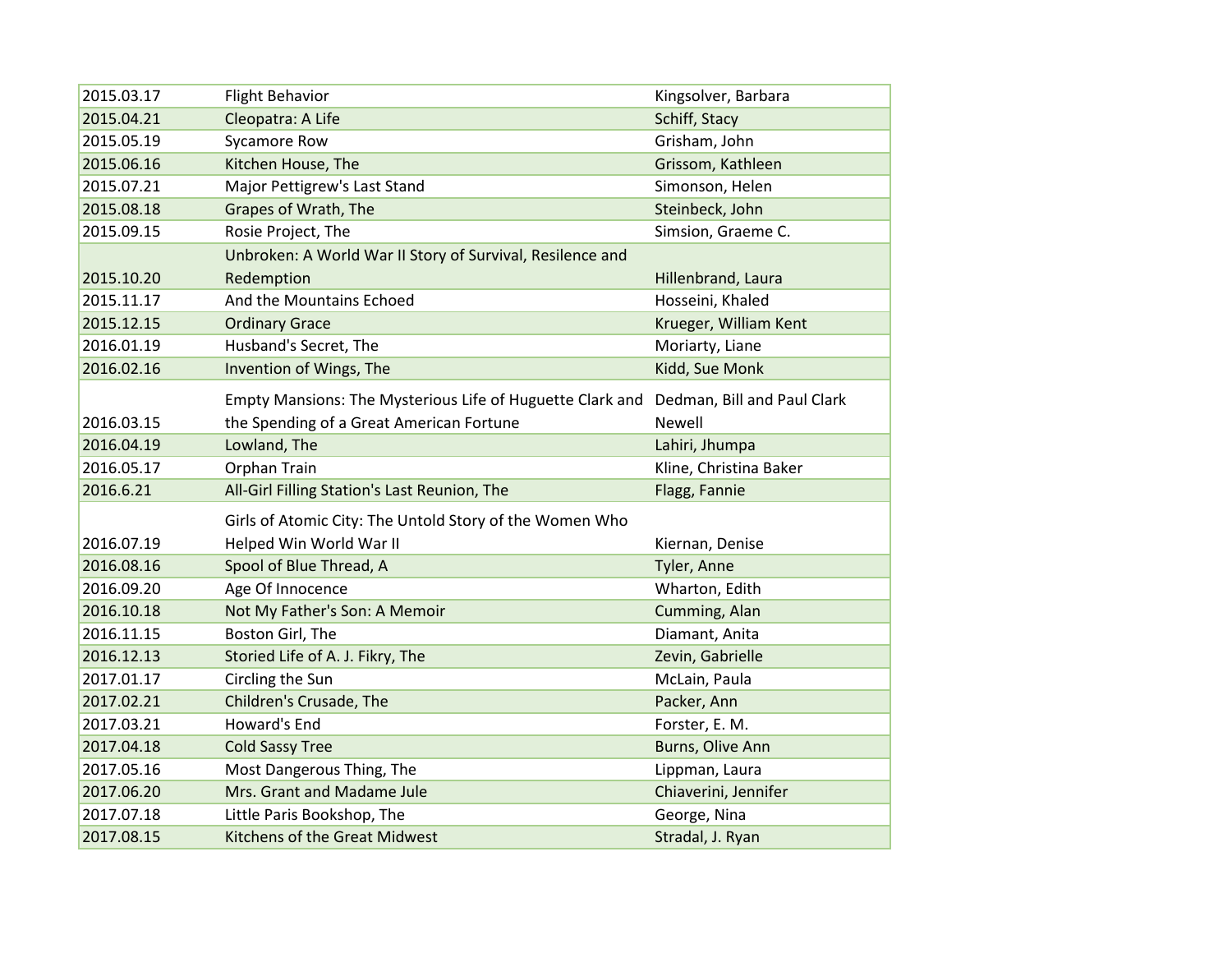| 2017.09.19 | Rosemary: The Hidden Kennedy Daughter                     | Larson, Kate Clifford   |
|------------|-----------------------------------------------------------|-------------------------|
| 2017.10.17 | Orchardist, The                                           | Coplin, Amanda          |
| 2017.11.14 | I Remember Nothing: And Other Reflections                 | Ephron, Nora            |
| 2017.12.12 | Ocean at the End of the Lane, The                         | Gaiman, Neil            |
| 2018.01.16 | Whole Town's Talking, The                                 | Flagg, Fannie           |
| 2018.02.20 | <b>Glory Over Everything</b>                              | Grissom, Kathleen       |
|            | Liar, Temptress, Soldier, Spy: Four Women Undercover in   |                         |
| 2018.03.20 | the Civil War                                             | Abbott, Karen           |
| 2018.04.17 | <b>Before the Fall</b>                                    | Hawley, Noah            |
| 2018.05.15 | Japanese Lover, The                                       | Allende, Isabel         |
| 2018.06.19 | <b>Ghost Boy</b>                                          | Pistorius, Martin       |
| 2018.07.17 | Lucky Us                                                  | Bloom, Amy              |
| 2018.08.21 | Confederacy of Dunces, A                                  | Toole, John Kennedy     |
| 2018.09.18 | God Help the Child                                        | Morrison, Toni          |
| 2018.10.16 | Man Called Ove, A                                         | Backman, Fredrik        |
| 2018.11.13 | When Breath Becomes Air                                   | Kalanithi, Paul         |
| 2018.12.11 | Shotgun Lovesongs                                         | <b>Butler, Nickolas</b> |
| 2019.01.15 | Handmaid's Tale, The                                      | Atwood, Margaret        |
| 2019.02.19 | <b>Lilac Girls</b>                                        | Kelly, Martha Hall      |
| 2019.03.19 | My Sunshine Away                                          | Walsh, M.O.             |
| 2019.04.16 | Need to Know                                              | Cleveland, Karen        |
| 2019.05.21 | Nightingale, The                                          | Hannah, Kristin         |
| 2019.06.18 | Painted House, A                                          | Grisham, John           |
| 2019.07.16 | <b>Truly Madly Guilty</b>                                 | Moriarty, Liane         |
|            | Boys in the Boat: Nine Americans and Their Epic Quest For |                         |
| 2019.08.20 | Gold at the 1936 Berlin Olympics                          | Brown, Daniel           |
| 2019.09.17 | Evicted: Poverty and Profit in the American City          | Desmond, Matthew        |
| 2019.10.15 | Life and Times of the Thunderbolt Kid, The                | Bryson, Bill            |
| 2019.11.19 | Our Souls at Night                                        | Haruf, Kent             |
| 2019.12.17 | Story of Arthur Truluv, The                               | Berg, Elizabeth         |
| 2020.01.21 | Woman in Cabin 10, The                                    | Ware, Ruth              |
| 2020.02.18 | In the Unlikely Event                                     | Blume, Judy             |
| 2020.03.17 | CANCELLED -- COVID-19 pandemic                            |                         |
| 2020.04.21 | CANCELLED -- COVID-19 pandemic                            |                         |